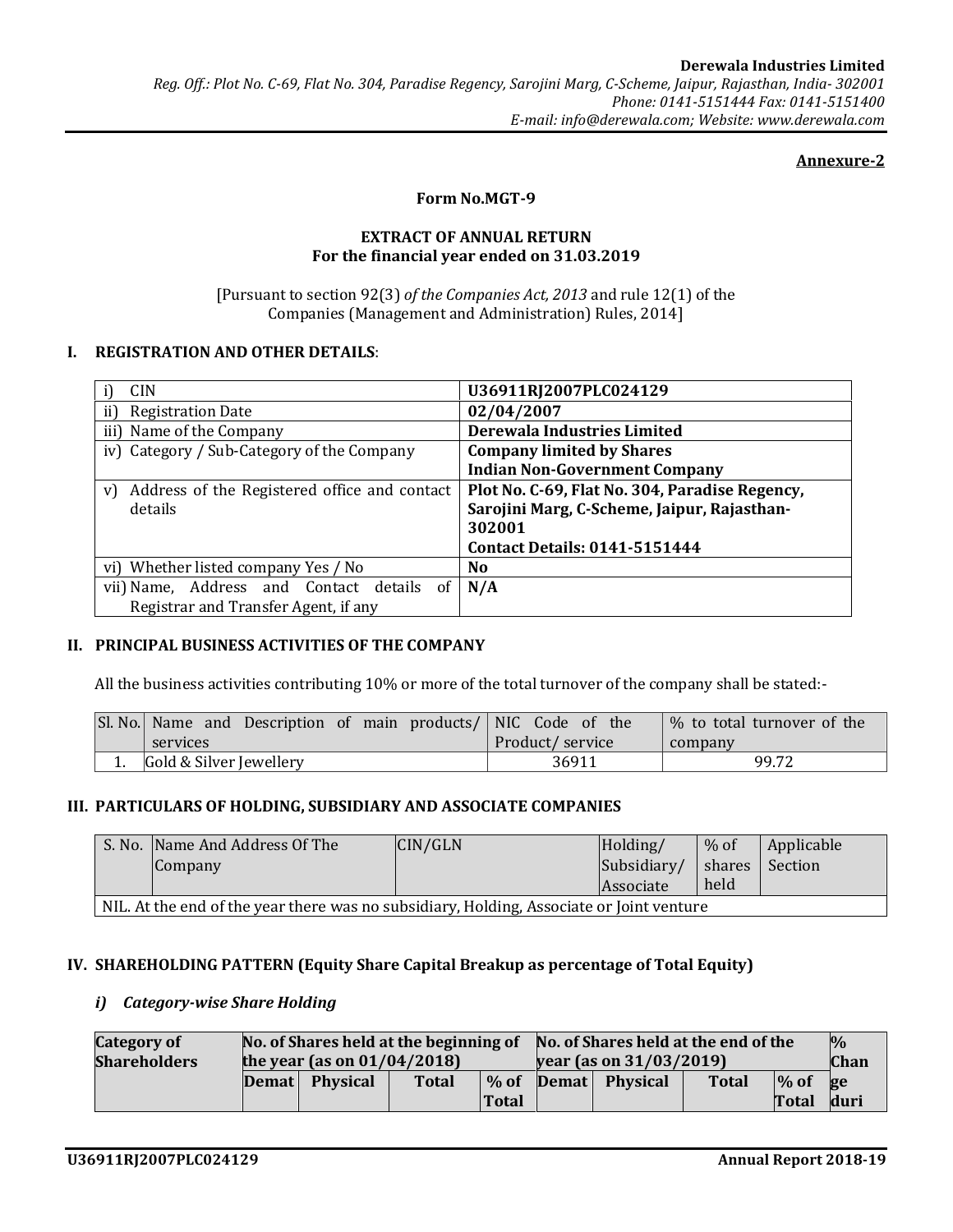Derewala Industries Limited

Reg. Off.: Plot No. C-69, Flat No. 304, Paradise Regency, Sarojini Marg, C-Scheme, Jaipur, Rajasthan, India- 302001 Phone: 0141-5151444 Fax: 0141-5151400

E-mail: info@derewala.com; Website: www.derewala.com

|                                          |                              |                              |                          | <b>Shar</b>                  |                              |                              |                          | hares ng                     |                              |
|------------------------------------------|------------------------------|------------------------------|--------------------------|------------------------------|------------------------------|------------------------------|--------------------------|------------------------------|------------------------------|
|                                          |                              |                              |                          | es                           |                              |                              |                          |                              | the                          |
|                                          |                              |                              |                          |                              |                              |                              |                          |                              | year                         |
| A. Promoters                             |                              |                              |                          |                              |                              |                              |                          |                              |                              |
| $(1)$ Indian                             |                              |                              |                          |                              |                              |                              |                          |                              |                              |
| a) Individual / HUF                      | $\overline{\phantom{a}}$     | 39871000                     | 39871000                 | 86.68                        | $\overline{\phantom{a}}$     | 39871000                     | 39871000                 | 86.68                        | <b>NIL</b>                   |
| b) Central Govt.                         | $\overline{\phantom{a}}$     | $\overline{\phantom{a}}$     | $\overline{\phantom{a}}$ | $\blacksquare$               | $\overline{\phantom{a}}$     | $\overline{\phantom{a}}$     |                          | $\overline{\phantom{a}}$     | $\overline{\phantom{a}}$     |
| c) State Govt.                           | $\overline{\phantom{0}}$     | $\overline{\phantom{a}}$     |                          | $\overline{\phantom{a}}$     | $\overline{\phantom{a}}$     | $\overline{\phantom{0}}$     | $\frac{1}{2}$            | $\overline{\phantom{a}}$     | $\overline{\phantom{a}}$     |
| d) Bodies Corp.                          | $\overline{\phantom{a}}$     | 6129000                      | 6129000                  | 13.32                        | $\blacksquare$               | 6129000                      | 6129000                  | 13.32                        | <b>NIL</b>                   |
| e) Bank / FI                             | $\overline{\phantom{a}}$     | $\overline{\phantom{a}}$     | $\overline{\phantom{a}}$ | $\overline{\phantom{m}}$     | $\blacksquare$               | $\overline{\phantom{a}}$     | $\blacksquare$           | $\blacksquare$               | $\overline{\phantom{a}}$     |
| f) Any Other                             | $\overline{\phantom{0}}$     | $\blacksquare$               | $\blacksquare$           | $\blacksquare$               | $\overline{\phantom{a}}$     | $\blacksquare$               | $\blacksquare$           | $\blacksquare$               | $\sim$                       |
| Sub Total (A)(1)                         | $\overline{\phantom{a}}$     | 46000000                     | 46000000                 | 100                          | $\blacksquare$               | 46000000                     | 46000000                 | 100                          | <b>NIL</b>                   |
|                                          |                              |                              |                          |                              |                              |                              |                          |                              |                              |
| (2) Foreign                              |                              |                              |                          |                              |                              |                              |                          |                              |                              |
| a) NRI - Individuals                     | $\overline{\phantom{0}}$     | $\overline{\phantom{a}}$     | $\overline{\phantom{a}}$ | $\overline{\phantom{a}}$     | $\overline{\phantom{a}}$     | $\frac{1}{2}$                | $\overline{\phantom{a}}$ | $\overline{\phantom{a}}$     | $\blacksquare$               |
| Others<br>b)<br>$\overline{\phantom{0}}$ |                              |                              |                          |                              |                              |                              |                          |                              |                              |
| Individuals                              | $\qquad \qquad \blacksquare$ |                              |                          | ÷,                           | $\overline{\phantom{a}}$     | $\qquad \qquad \blacksquare$ |                          | $\overline{\phantom{a}}$     | $\overline{\phantom{a}}$     |
| c) Bodies Corp.                          | $\overline{\phantom{a}}$     | $\overline{\phantom{a}}$     | $\overline{\phantom{a}}$ | $\overline{\phantom{m}}$     | $\blacksquare$               | $\overline{\phantom{a}}$     | $\overline{\phantom{a}}$ | $\overline{\phantom{a}}$     | $\overline{\phantom{a}}$     |
| d) Bank / FI                             | $\overline{\phantom{0}}$     | $\blacksquare$               | $\blacksquare$           | $\overline{\phantom{a}}$     | $\overline{\phantom{a}}$     | $\overline{\phantom{a}}$     | $\blacksquare$           | $\overline{\phantom{a}}$     | $\blacksquare$               |
| e) Any Other                             | $\overline{\phantom{a}}$     | $\overline{\phantom{a}}$     | $\overline{\phantom{a}}$ | $\overline{\phantom{a}}$     | $\blacksquare$               | $\overline{\phantom{m}}$     | $\overline{\phantom{a}}$ | $\overline{\phantom{a}}$     | $\overline{\phantom{a}}$     |
| Sub Total (A)(2)                         | $\blacksquare$               | $\overline{a}$               | $\overline{a}$           | $\overline{a}$               | $\overline{a}$               | $\overline{a}$               | $\overline{a}$           | $\blacksquare$               | $\blacksquare$               |
|                                          |                              |                              |                          |                              |                              |                              |                          |                              |                              |
| <b>Total</b>                             |                              |                              |                          |                              |                              |                              |                          |                              |                              |
| <b>Shareholding</b><br>of                |                              |                              |                          |                              |                              |                              |                          |                              |                              |
| <b>Promoters</b>                         |                              | 46000000                     | 46000000                 | 100                          | $\blacksquare$               | 46000000                     | 46000000                 | 100                          | <b>NIL</b>                   |
| (A)<br>$\equiv$                          |                              |                              |                          |                              |                              |                              |                          |                              |                              |
| $(A)(1)+(A)(2)$                          |                              |                              |                          |                              |                              |                              |                          |                              |                              |
|                                          |                              |                              |                          |                              |                              |                              |                          |                              |                              |
| <b>Public</b><br>В.                      |                              |                              |                          |                              |                              |                              |                          |                              |                              |
| <b>Shareholding</b>                      |                              |                              |                          |                              |                              |                              |                          |                              |                              |
| 1. Institutions                          |                              |                              |                          |                              |                              |                              |                          |                              |                              |
| a) Mutual Funds                          | $\overline{\phantom{a}}$     | $\overline{\phantom{a}}$     | $\overline{\phantom{a}}$ | $\overline{\phantom{a}}$     | $\overline{\phantom{a}}$     | $\overline{\phantom{a}}$     | $\overline{\phantom{a}}$ | $\overline{\phantom{a}}$     | $\blacksquare$               |
| b) Banks / FI                            | $\overline{\phantom{a}}$     | $\overline{\phantom{a}}$     | $\overline{\phantom{a}}$ | $\overline{\phantom{a}}$     | $\overline{\phantom{a}}$     | $\overline{\phantom{0}}$     | $\overline{\phantom{a}}$ | $\overline{\phantom{a}}$     | $\overline{\phantom{a}}$     |
| c) Central Govt.                         | $\overline{\phantom{0}}$     | $\overline{\phantom{a}}$     | $\overline{\phantom{a}}$ | $\qquad \qquad \blacksquare$ | $\qquad \qquad \blacksquare$ | $\overline{\phantom{0}}$     | $\overline{\phantom{a}}$ | $\qquad \qquad \blacksquare$ | $\qquad \qquad \blacksquare$ |
| d) State Govt.                           | -                            | $\qquad \qquad \blacksquare$ | -                        | -                            | $\qquad \qquad \blacksquare$ | $\overline{\phantom{0}}$     | $\blacksquare$           | -                            | ۰                            |
| e) Venture Capital                       |                              |                              |                          |                              |                              |                              |                          |                              |                              |
| Fund                                     |                              |                              |                          |                              |                              |                              |                          |                              |                              |
| Insurance<br>f)                          |                              |                              |                          |                              |                              |                              |                          |                              |                              |
| Companies                                | $\blacksquare$               |                              |                          | $\overline{\phantom{a}}$     |                              |                              |                          |                              |                              |
| g) FIIs                                  | $\overline{\phantom{0}}$     |                              |                          | $\overline{\phantom{0}}$     | $\overline{\phantom{0}}$     |                              | $\overline{\phantom{0}}$ |                              | $\blacksquare$               |
| h) Foreign Venture                       |                              |                              |                          |                              |                              |                              |                          |                              |                              |
| Capital Fund                             |                              |                              |                          |                              |                              |                              |                          |                              |                              |
| i) Others (Specify)                      | $\overline{\phantom{0}}$     | $\overline{\phantom{a}}$     | $\overline{\phantom{a}}$ | $\overline{\phantom{a}}$     | $\blacksquare$               | $\qquad \qquad \blacksquare$ | $\overline{\phantom{a}}$ | $\overline{\phantom{a}}$     | $\overline{\phantom{a}}$     |
| Sub Total (B)(1)                         | -                            | $\blacksquare$               | $\blacksquare$           | ۰                            | ٠                            | ٠                            | $\blacksquare$           | $\blacksquare$               | ۰                            |
|                                          |                              |                              |                          |                              |                              |                              |                          |                              |                              |
| $\mathbf{z}$ .<br>Non-                   |                              |                              |                          |                              |                              |                              |                          |                              |                              |
| <b>Institutions</b>                      |                              |                              |                          |                              |                              |                              |                          |                              |                              |
| a) Bodies Corp.                          |                              |                              |                          |                              |                              |                              |                          |                              |                              |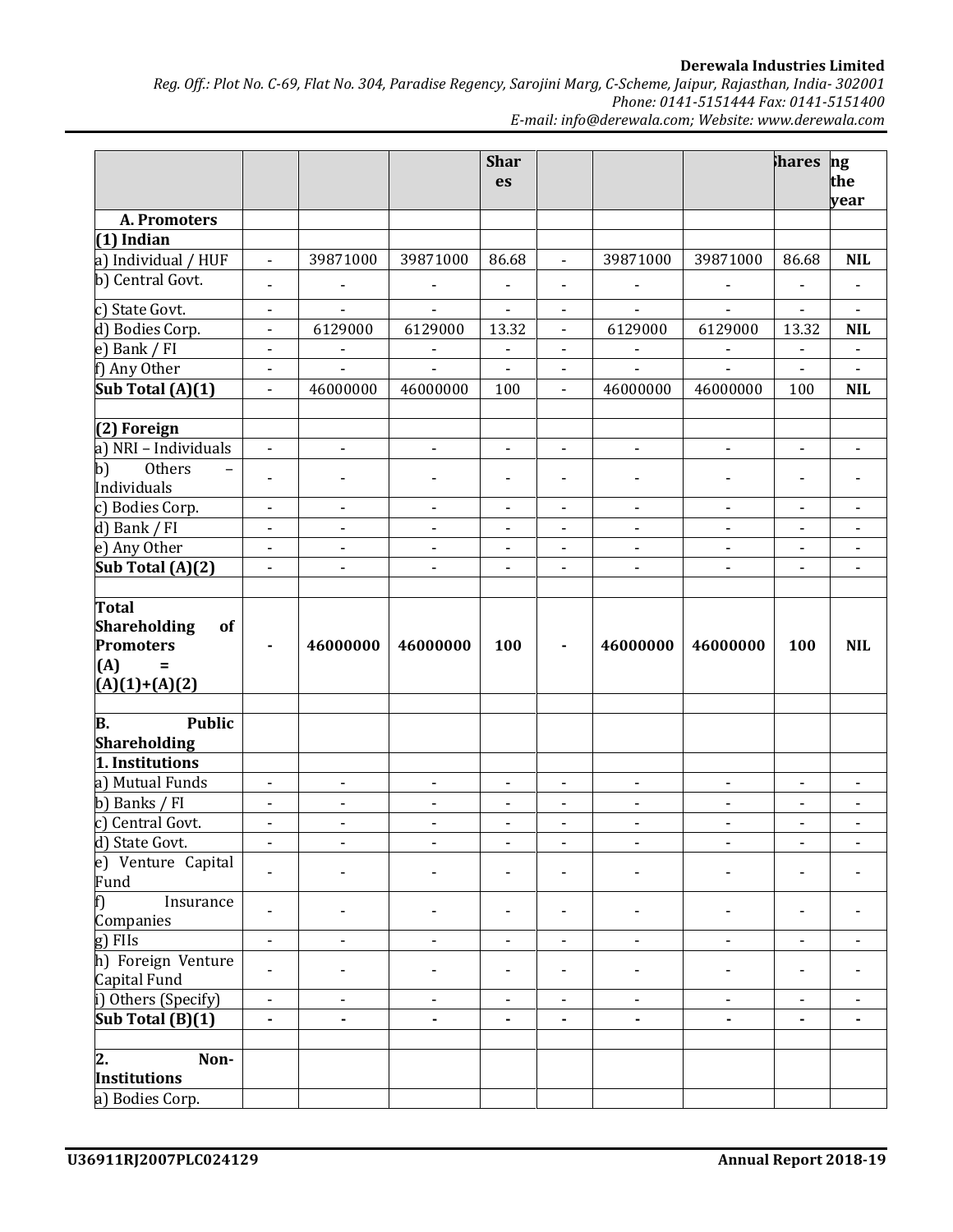Derewala Industries Limited

Reg. Off.: Plot No. C-69, Flat No. 304, Paradise Regency, Sarojini Marg, C-Scheme, Jaipur, Rajasthan, India- 302001 Phone: 0141-5151444 Fax: 0141-5151400 E-mail: info@derewala.com; Website: www.derewala.com

| i) Indian              | $\overline{\phantom{a}}$ | $\blacksquare$ | $\overline{\phantom{0}}$ | $\overline{\phantom{0}}$ | $\overline{\phantom{a}}$ | $\overline{\phantom{a}}$ | $\overline{\phantom{a}}$ | $\overline{\phantom{a}}$ | -          |
|------------------------|--------------------------|----------------|--------------------------|--------------------------|--------------------------|--------------------------|--------------------------|--------------------------|------------|
| ii) Overseas           | $\blacksquare$           |                |                          | $\blacksquare$           | $\blacksquare$           |                          |                          | $\overline{\phantom{a}}$ |            |
| b) Individuals         |                          |                |                          |                          |                          |                          |                          |                          |            |
| i) Individual          |                          |                |                          |                          |                          |                          |                          |                          |            |
| shareholders           |                          |                |                          |                          |                          |                          |                          |                          |            |
| holding nominal        |                          |                |                          |                          |                          |                          |                          |                          |            |
| share capital upto     |                          |                |                          |                          |                          |                          |                          |                          |            |
| Rs. 1 lakh             |                          |                |                          |                          |                          |                          |                          |                          |            |
| ii)<br>Individual      |                          |                |                          |                          |                          |                          |                          |                          |            |
| shareholders           |                          |                |                          |                          |                          |                          |                          |                          |            |
| holding<br>nominal     |                          |                |                          |                          |                          |                          |                          |                          |            |
| capital in<br>share    |                          |                |                          |                          |                          |                          |                          |                          |            |
| excess of Rs 1 lakh    |                          |                |                          |                          |                          |                          |                          |                          |            |
| c) Others (Specify)    | $\frac{1}{2}$            |                |                          | -                        | -                        |                          |                          | $\blacksquare$           |            |
| Sub Total (B)(2)       | $\blacksquare$           |                |                          | $\blacksquare$           | $\blacksquare$           |                          |                          | $\blacksquare$           |            |
|                        |                          |                |                          |                          |                          |                          |                          |                          |            |
| <b>Public</b><br>Total |                          |                |                          |                          |                          |                          |                          |                          |            |
| Shareholding (B)       | $\blacksquare$           |                |                          |                          |                          |                          |                          |                          |            |
| $= (B)(1)+(B)(2)$      |                          |                |                          |                          |                          |                          |                          |                          |            |
|                        |                          |                |                          |                          |                          |                          |                          |                          |            |
| C. Shares held by      |                          |                |                          |                          |                          |                          |                          |                          |            |
| Custodian<br>for       |                          |                |                          |                          |                          |                          |                          |                          |            |
| <b>GDRs &amp; ADRs</b> |                          |                |                          |                          |                          |                          |                          |                          |            |
|                        |                          |                |                          |                          |                          |                          |                          |                          |            |
| <b>Grand Total</b>     |                          | 46000000       | 46000000                 | 100                      |                          | 46000000                 | 46000000                 | 100                      | <b>NIL</b> |
| $(A+B+C)$              |                          |                |                          |                          |                          |                          |                          |                          |            |

# ii) Shareholding of Promoters

|                  |                                                                | Shareholding at the beginning of |                                                                        |                                                 | Shareholding at the end of the<br>year (as on 31/03/2019) |                                             |                                                 |
|------------------|----------------------------------------------------------------|----------------------------------|------------------------------------------------------------------------|-------------------------------------------------|-----------------------------------------------------------|---------------------------------------------|-------------------------------------------------|
| <b>SI</b><br>No. | <b>Shareholder's Name</b>                                      | No. of<br><b>Shares</b>          | the year (as on $01/04/2018$ )<br>%of total<br><b>Shares of</b><br>the | $%$ of<br><b>Shares</b><br>Pledged/<br>encumber | No. of<br><b>Shares</b>                                   | <b>%of total</b><br><b>Shares of</b><br>the | $%$ of<br><b>Shares</b><br>Pledged/<br>encumber |
|                  |                                                                |                                  | company                                                                | ed to total<br>shares                           |                                                           | company                                     | ed to total<br>shares                           |
| 1.               | Pramod Kumar Agarwal                                           | 24125000                         | 52.44                                                                  | <b>NIL</b>                                      | 24125000                                                  | 52.44                                       | NIL.                                            |
| $\overline{2}$ . | Yogendra Garg                                                  | 15730000                         | 34.20                                                                  | <b>NIL</b>                                      | 15730000                                                  | 34.20                                       | <b>NIL</b>                                      |
| $\overline{3}$ . | Ritu Garg                                                      | 4000                             | 00.01                                                                  | <b>NIL</b>                                      | 4000                                                      | 00.01                                       | <b>NIL</b>                                      |
| $\frac{4}{5}$    | Lalita Devi Garg                                               | 4000                             | 00.01                                                                  | <b>NIL</b>                                      | 4000                                                      | 00.01                                       | <b>NIL</b>                                      |
|                  | Yogendra Garg, as Karta of<br>Yogendra Garg HUF                | 4000                             | 00.01                                                                  | <b>NIL</b>                                      | 4000                                                      | 00.01                                       | <b>NIL</b>                                      |
| $\overline{6}$ . | Derewala Jewellery<br>Manufacturing Company<br>Private Limited | 6129000                          | 13.32                                                                  | <b>NIL</b>                                      | 6129000                                                   | 13.32                                       | <b>NIL</b>                                      |
| $\overline{7}$ . | Harshit Garg                                                   | 4000                             | 00.01                                                                  | NIL.                                            | 4000                                                      | 00.01                                       | NIL                                             |
|                  | <b>Total</b>                                                   | 46000000                         | <b>100</b>                                                             | <b>NIL</b>                                      | 46000000                                                  | <b>100</b>                                  | <b>NIL</b>                                      |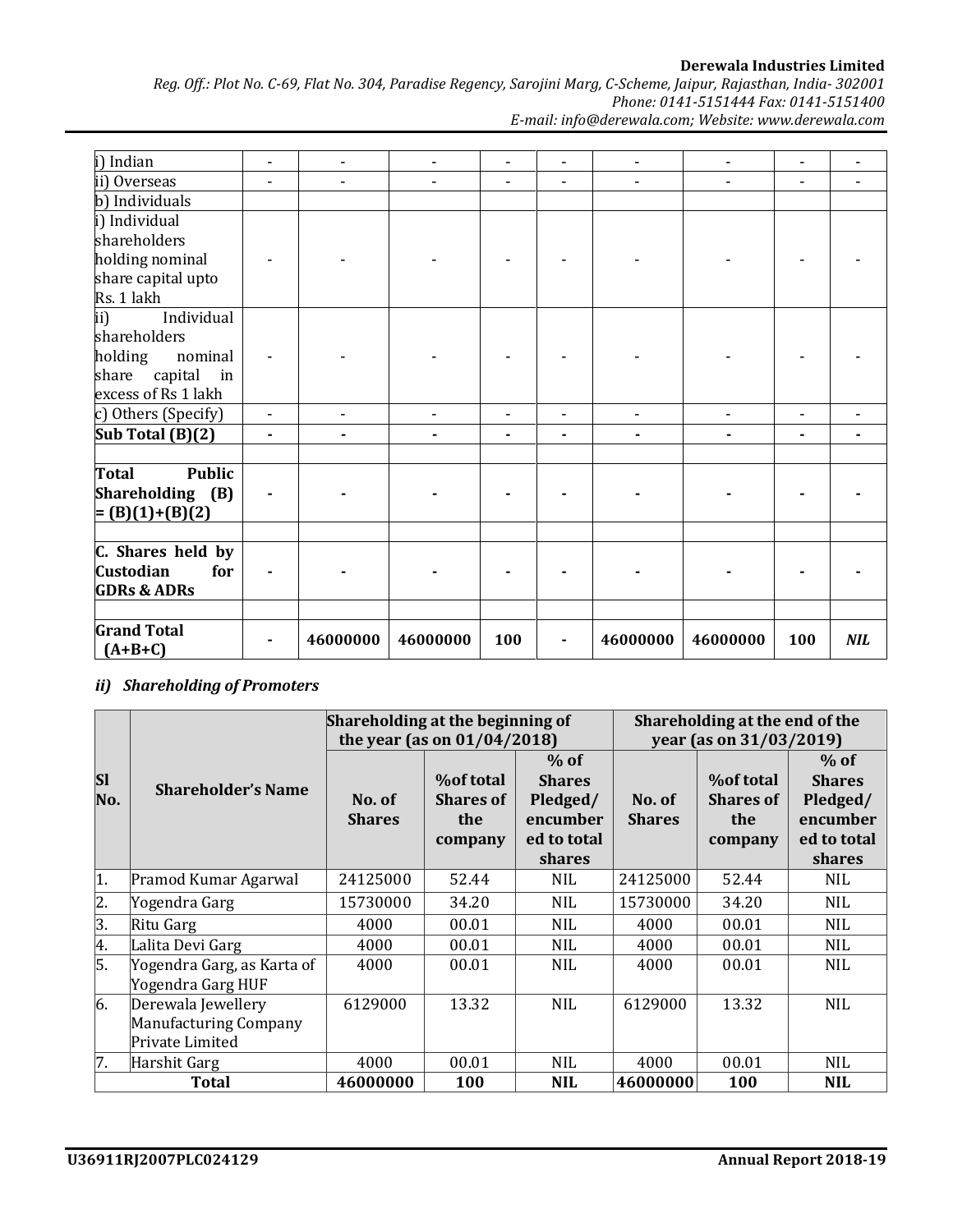| Sr.<br>N <sub>0</sub> | <b>All the Promoters</b>                                                                                                                                                                                                                                                                                                             | of the year<br>No.<br><b>shares</b> | Shareholding at the beginning Cumulative<br>of $\%$ of total shares No.<br>of the company       | during the year<br><b>shares</b> | <b>Shareholding</b><br>of $\%$ of total shares<br>of the company |
|-----------------------|--------------------------------------------------------------------------------------------------------------------------------------------------------------------------------------------------------------------------------------------------------------------------------------------------------------------------------------|-------------------------------------|-------------------------------------------------------------------------------------------------|----------------------------------|------------------------------------------------------------------|
|                       | At the beginning of the year (as on<br>01/04/2018<br>in<br>Date wise<br>Increase/<br>Decrease<br>Promoters Shareholding during the year<br>specifying the reasons for increase<br>/decrease (e.g. allotment/<br>transfer/<br>bonus/ sweat equity etc.)<br>of<br>At<br>the end<br>the<br>year<br>l as<br><sub>on</sub><br>31/03/2019) |                                     | There is no change in the Promoter's or promoters group<br>shareholding during the F.Y. 2018-19 |                                  |                                                                  |

### iii) Change in Promoters' Shareholding (please specify, if there is no change)

# iv) Shareholding Pattern of top ten Shareholders (other than Directors, Promoters and Holders of GDRs and ADRs): NIL

| SI.<br>No. | For Each of the Top 10 Share holders                                                                                                                                                       | Shareholding at the<br>beginning of the year                    |  | during the year  | <b>Cumulative Shareholding</b>         |
|------------|--------------------------------------------------------------------------------------------------------------------------------------------------------------------------------------------|-----------------------------------------------------------------|--|------------------|----------------------------------------|
|            |                                                                                                                                                                                            | % of total shares <br>No. of<br>of the company<br><b>shares</b> |  | No. of<br>shares | % of total<br>shares of the<br>company |
|            | At the beginning of the year (as on<br>01/04/2018                                                                                                                                          |                                                                 |  |                  |                                        |
|            | Date wise<br>Decrease<br>in<br>Increase/<br>Shareholding during the year specifying<br>the reasons for increase/<br>(e.g. allotment/<br>transfer/<br>Decrease<br>bonus/sweat equity etc.): | NII.                                                            |  |                  |                                        |
|            | At the End of the year (or on the date of<br>separation, if separated during the year)<br>(as on $31/03/2019$ )                                                                            |                                                                 |  |                  |                                        |

### v) Shareholding of Directors and Key Managerial Personnel:

| No. | <b>Sr. Name of Director / KMP</b>                                                                                                                                          |                         | Shareholding at the<br>beginning of the year | <b>Cumulative Shareholding</b><br>during the year |                             |  |
|-----|----------------------------------------------------------------------------------------------------------------------------------------------------------------------------|-------------------------|----------------------------------------------|---------------------------------------------------|-----------------------------|--|
|     | <b>Pramod Kumar Agarwal</b><br>(Whole-Time Director)                                                                                                                       | No. of<br><b>shares</b> | % of total<br>shares of the                  | No. of<br>shares                                  | % of total<br>shares of the |  |
|     |                                                                                                                                                                            |                         | company                                      |                                                   | company                     |  |
|     | At the beginning of the year (as on<br>01/04/2018                                                                                                                          | 24125000                | 52.44                                        | 24125000                                          | 52.44                       |  |
|     | Date wise Increase/Decrease in<br>Shareholding during the year specifying the<br>reasons for increase /decrease (e.g.<br>allotment/transfer/bonus/sweat equity<br>$etc.$ : |                         |                                              |                                                   |                             |  |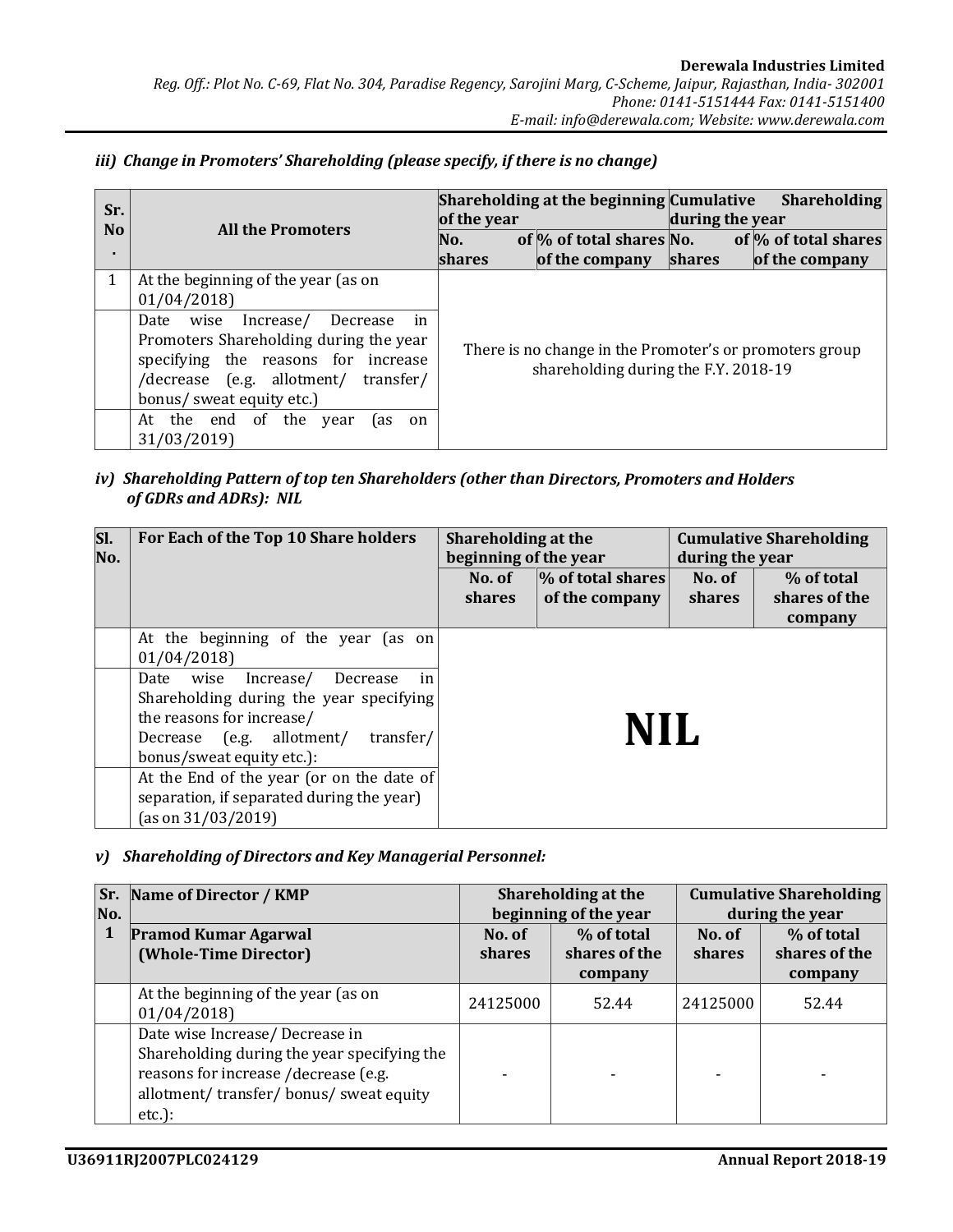Derewala Industries Limited

Reg. Off.: Plot No. C-69, Flat No. 304, Paradise Regency, Sarojini Marg, C-Scheme, Jaipur, Rajasthan, India- 302001 Phone: 0141-5151444 Fax: 0141-5151400

E-mail: info@derewala.com; Website: www.derewala.com

| At the End of the year (as on $31/03/2019$ ) 24125000 | 52.44 | 24125000 | 52.44 |
|-------------------------------------------------------|-------|----------|-------|

| Sr.<br>no.   | Name of Director / KMP                                                                                                                                                    | Shareholding at the<br>beginning of the year |                                        | <b>Cumulative Shareholding</b><br>during the year |                                        |  |
|--------------|---------------------------------------------------------------------------------------------------------------------------------------------------------------------------|----------------------------------------------|----------------------------------------|---------------------------------------------------|----------------------------------------|--|
| $\mathbf{2}$ | <b>Yogendra Garg</b><br>(Managing Director)                                                                                                                               | No. of<br><b>shares</b>                      | % of total<br>shares of the<br>company | No. of<br><b>shares</b>                           | % of total<br>shares of the<br>company |  |
|              | At the beginning of the year (as on<br>01/04/2018                                                                                                                         | 15730000                                     | 34.20                                  | 15730000                                          | 34.20                                  |  |
|              | Date wise Increase/ Decrease in<br>Shareholding during the year specifying<br>the reasons for increase /decrease (e.g.<br>allotment/transfer/bonus/sweat<br>equity etc.): |                                              |                                        |                                                   |                                        |  |
|              | At the End of the year (as on<br>31/03/2019)                                                                                                                              | 15730000                                     | 34.20                                  | 15730000                                          | 34.20                                  |  |

| Sr.<br>No. | Name of Director / KMP                                                                                                                                                    |                  | Shareholding at the<br>beginning of the year |                         | <b>Cumulative Shareholding</b><br>during the year |  |  |
|------------|---------------------------------------------------------------------------------------------------------------------------------------------------------------------------|------------------|----------------------------------------------|-------------------------|---------------------------------------------------|--|--|
| 3          | Debra Ann Nishimura<br>(Director)                                                                                                                                         | No. of<br>shares | % of total<br>shares of the<br>company       | No. of<br><b>shares</b> | % of total<br>shares of the<br>company            |  |  |
|            | At the beginning of the year (as on<br>01/04/2018                                                                                                                         | $\Omega$         | 0.00                                         | 0                       | 0.00                                              |  |  |
|            | Date wise Increase/ Decrease in<br>Shareholding during the year specifying<br>the reasons for increase /decrease (e.g.<br>allotment/transfer/bonus/sweat<br>equity etc.): |                  |                                              |                         |                                                   |  |  |
|            | At the End of the year (as on<br>31/03/2019)                                                                                                                              | $\theta$         | 0.00                                         |                         | 0.00                                              |  |  |

| Sr.<br>No.     | Name of Director / KMP                                                                                                                                                    |                  | Shareholding at the<br>beginning of the year |                         | <b>Cumulative Shareholding</b><br>during the year |  |  |
|----------------|---------------------------------------------------------------------------------------------------------------------------------------------------------------------------|------------------|----------------------------------------------|-------------------------|---------------------------------------------------|--|--|
| $5\phantom{1}$ | <b>Jugal Kishore Garg</b><br>(Director)                                                                                                                                   | No. of<br>shares | % of total<br>shares of the<br>company       | No. of<br><b>shares</b> | % of total<br>shares of the<br>company            |  |  |
|                | At the beginning of the year (as on<br>01/04/2018                                                                                                                         | $\Omega$         | 0.00                                         | 0                       | 0.00                                              |  |  |
|                | Date wise Increase/ Decrease in<br>Shareholding during the year specifying<br>the reasons for increase /decrease (e.g.<br>allotment/transfer/bonus/sweat<br>equity etc.): |                  |                                              |                         |                                                   |  |  |
|                | At the End of the year (as on<br>31/03/2019)                                                                                                                              | $\theta$         | 0.00                                         | 0                       | 0.00                                              |  |  |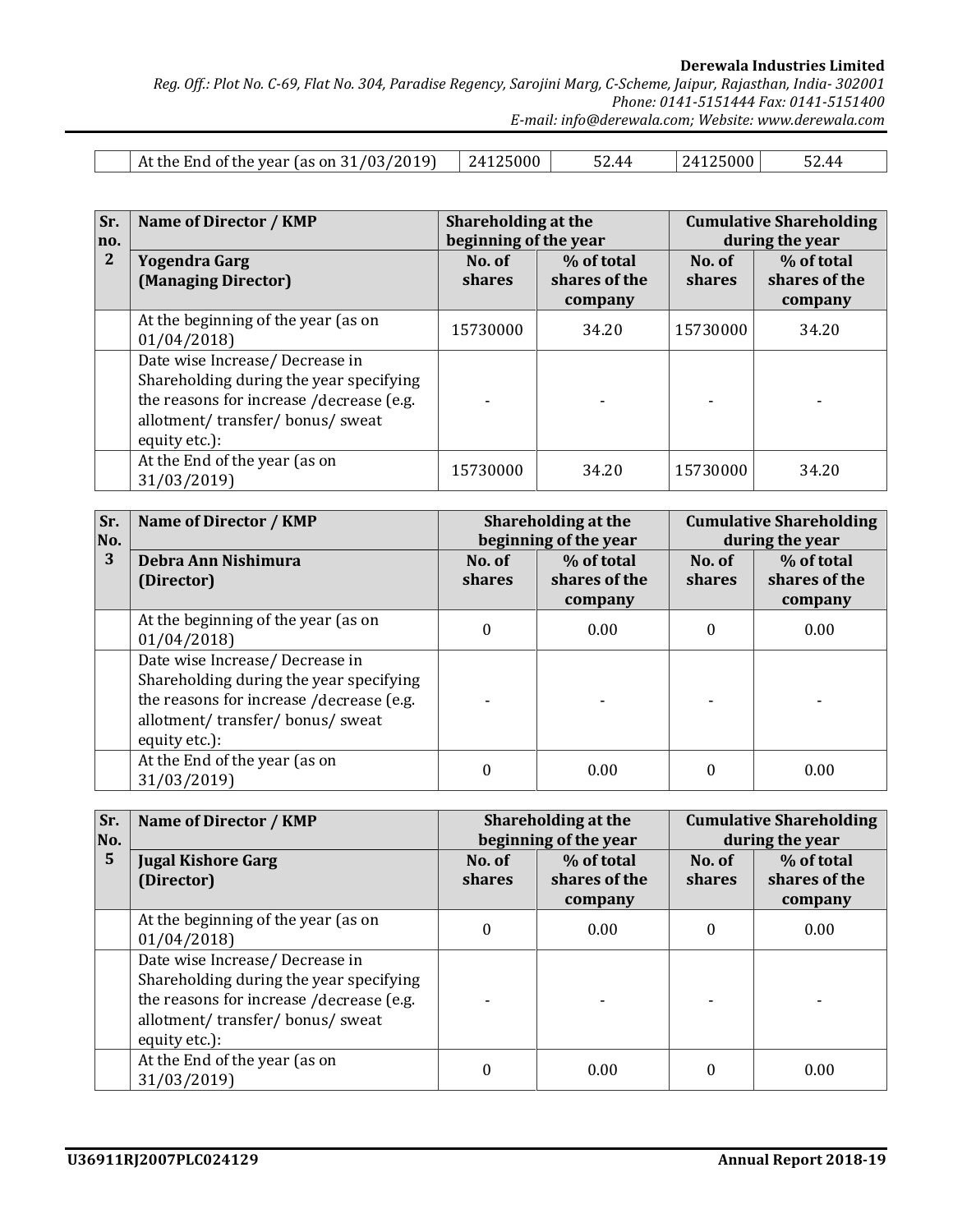| Sr.<br>$\mathbf{n}$ | Name of Director/KMP                                                                                                                                                      |                  | Shareholding at the<br>beginning of the year |                  | <b>Cumulative Shareholding</b><br>during the year |  |  |
|---------------------|---------------------------------------------------------------------------------------------------------------------------------------------------------------------------|------------------|----------------------------------------------|------------------|---------------------------------------------------|--|--|
| $\cdot 6$           | Kailash Jain<br>(Director)                                                                                                                                                | No. of<br>shares | % of total<br>shares of the<br>company       | No. of<br>shares | % of total<br>shares of the<br>company            |  |  |
|                     | At the beginning of the year (as on<br>01/04/2018                                                                                                                         | 0                | 0.00                                         | 0                | 0.00                                              |  |  |
|                     | Date wise Increase/ Decrease in<br>Shareholding during the year specifying<br>the reasons for increase /decrease (e.g.<br>allotment/transfer/bonus/sweat<br>equity etc.): |                  |                                              |                  |                                                   |  |  |
|                     | At the End of the year (as on<br>31/03/2019)                                                                                                                              | 0                | 0.00                                         | 0                | 0.00                                              |  |  |

| Sr.<br>no. | <b>Name of Director/KMP</b>                                                                                                                                              |                         | Shareholding at the<br>beginning of the year |                         | <b>Cumulative Shareholding</b><br>during the year |  |  |
|------------|--------------------------------------------------------------------------------------------------------------------------------------------------------------------------|-------------------------|----------------------------------------------|-------------------------|---------------------------------------------------|--|--|
| 7          | Vikas Kumawat<br>(Chief Financial Officer)                                                                                                                               | No. of<br><b>shares</b> | % of total<br>shares of the<br>company       | No. of<br><b>shares</b> | % of total<br>shares of the<br>company            |  |  |
|            | At the beginning of the year (as on<br>01/04/2018                                                                                                                        | 0                       | 0.00                                         | $\theta$                | 0.00                                              |  |  |
|            | Date wise Increase/Decrease in<br>Shareholding during the year specifying<br>the reasons for increase /decrease (e.g.<br>allotment/transfer/bonus/sweat<br>equity etc.): |                         |                                              |                         |                                                   |  |  |
|            | At the End of the year (as on<br>31/03/2019)                                                                                                                             | 0                       | 0.00                                         | $\Omega$                | 0.00                                              |  |  |

| Sr.<br>No. | Name of Director/KMP                                                                                                                                                     |                  | Shareholding at the<br>beginning of the year |                  | <b>Cumulative Shareholding</b><br>during the year |  |  |
|------------|--------------------------------------------------------------------------------------------------------------------------------------------------------------------------|------------------|----------------------------------------------|------------------|---------------------------------------------------|--|--|
| 8          | Ravi Gupta<br>(Company Secretary)                                                                                                                                        | No. of<br>shares | % of total<br>shares of the<br>company       | No. of<br>shares | % of total<br>shares of the<br>company            |  |  |
|            | At the beginning of the year (as on<br>01/04/2018                                                                                                                        |                  | 0.00                                         | 0                | 0.00                                              |  |  |
|            | Date wise Increase/Decrease in<br>Shareholding during the year specifying<br>the reasons for increase /decrease (e.g.<br>allotment/transfer/bonus/sweat<br>equity etc.): |                  |                                              |                  |                                                   |  |  |
|            | At the End of the year (as on<br>31/03/2019)                                                                                                                             |                  | 0.00                                         |                  | 0.00                                              |  |  |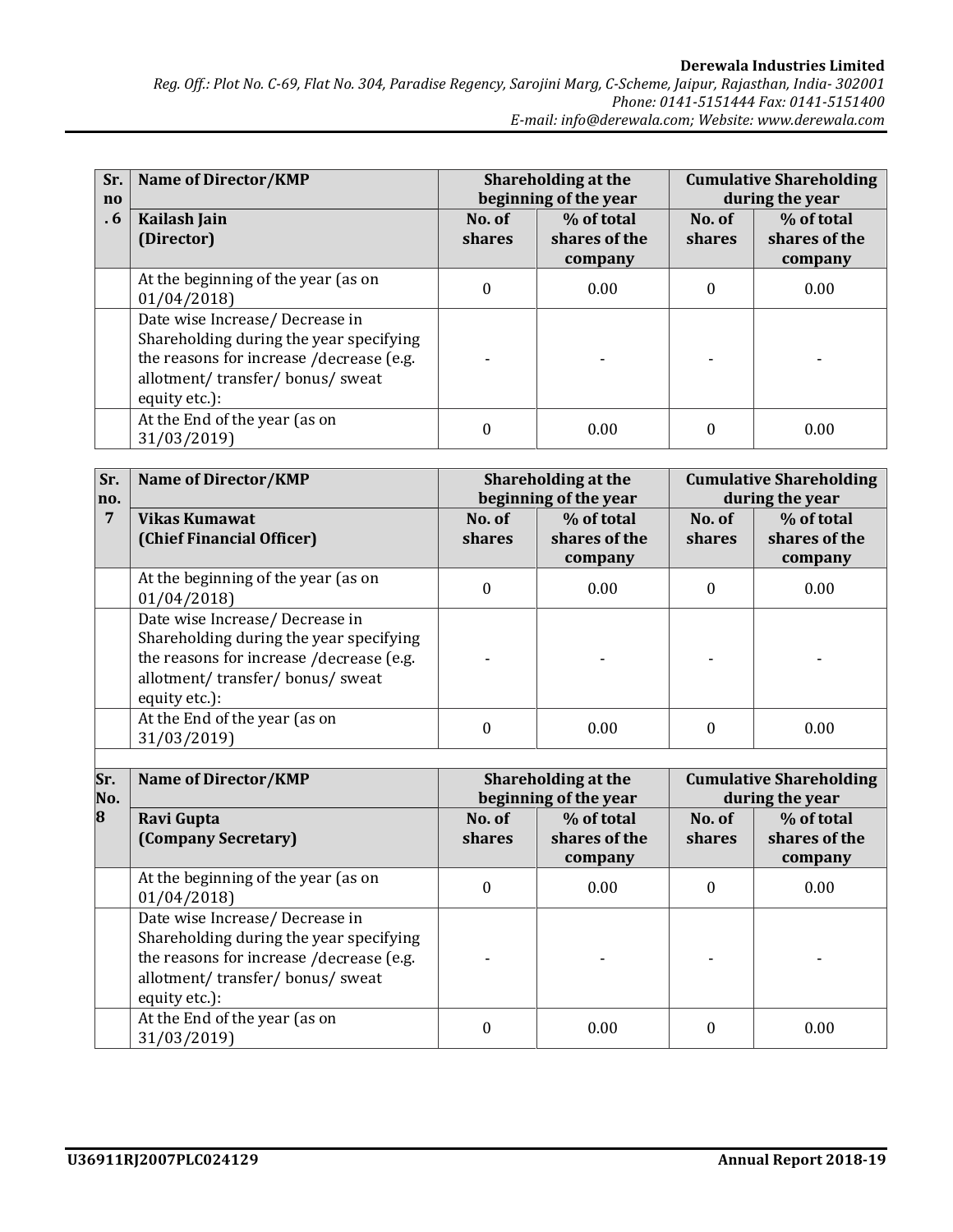# V. INDEBTEDNESS

Indebtedness of the Company including interest outstanding/accrued but not due for payment

| <b>Particulars</b>                                                                                                                                                           | <b>Secured Loans</b><br>excluding<br>deposits | <b>Unsecured Loans</b> | <b>Deposits</b> | <b>Total</b><br><b>Indebtedness</b> |
|------------------------------------------------------------------------------------------------------------------------------------------------------------------------------|-----------------------------------------------|------------------------|-----------------|-------------------------------------|
| Indebtedness at the beginning of<br>financial<br>the<br>(as<br>year<br>on                                                                                                    |                                               |                        |                 |                                     |
| 01/04/2018<br>i) Principal Amount<br>ii) Interest due but not paid<br>iii) Interest accrued but not due                                                                      | ₹1,71,50,68,836                               | ₹19,52,63,493          |                 | ₹1,91,03,32,329                     |
| Total(i+ii+iii)                                                                                                                                                              | ₹1,71,50,68,836                               | ₹19,52,63,493          | --              | ₹1,91,03,32,329                     |
| Change in Indebtedness during<br>the financial year<br>· Addition                                                                                                            |                                               |                        |                 |                                     |
| · Reduction                                                                                                                                                                  | $(\overline{\mathfrak{r}} 1,32,29,634)$       | (₹53,586,280)          |                 | (₹6,68,15,914)                      |
| <b>Net Change</b>                                                                                                                                                            | (71,32,29,634)                                | (₹53,586,280)          | --              | (₹6,68,15,914)                      |
| Indebtedness at the end of the<br>financial<br>(as<br>year<br>on<br>31/03/2019)<br>i) Principal Amount<br>ii) Interest due but not paid<br>iii) Interest accrued but not due | ₹1,70,18,39,202                               | ₹14,16,77,213          |                 | ₹1,84,35,16,415                     |
| Total(i+ii+iii)                                                                                                                                                              | ₹1,70,18,39,202                               | ₹14,16,77,213          |                 | ₹1,84,35,16,415                     |

### VI. REMUNERATION OF DIRECTORS AND KEYMANAGERIAL PERSONNEL

A. Remuneration to Managing Director, Whole-time Directors and /or Manager:

| SI. | <b>Particulars of Remuneration</b>                                                                                                                                                                                                                  | Name of MD/WTD/Manager                                      |                                                                                | <b>Total Amount</b> |
|-----|-----------------------------------------------------------------------------------------------------------------------------------------------------------------------------------------------------------------------------------------------------|-------------------------------------------------------------|--------------------------------------------------------------------------------|---------------------|
| No. |                                                                                                                                                                                                                                                     | Mr. Yogendra<br>Garg-<br><b>Managing</b><br><b>Director</b> | Mr. Pramod Kumar<br><b>Agarwal-Chairman</b><br>& Whole Time<br><b>Director</b> |                     |
| 1.  | Gross salary<br>(a) Salary as per provisions contained in<br>section 17(1) of the Income-tax Act, 1961<br>(b) Value of perquisites $u/s$ 17(2) Income-tax<br>Act, 1961<br>(c) Profits in lieu of salary under section<br>17(3) Income-tax Act, 1961 | ₹32,54,977                                                  | ₹32,54,977                                                                     | ₹65,09,954          |
| 2.  | <b>Stock Option</b>                                                                                                                                                                                                                                 | --                                                          |                                                                                |                     |
| 3.  | <b>Sweat Equity</b>                                                                                                                                                                                                                                 |                                                             |                                                                                |                     |
| 4.  | Commission<br>- as % of profit<br>- others, specify                                                                                                                                                                                                 |                                                             |                                                                                |                     |
| 5.  | Others, please specify                                                                                                                                                                                                                              |                                                             |                                                                                |                     |
|     | Total (A)                                                                                                                                                                                                                                           | ₹32,54,977                                                  | ₹32,54,977                                                                     | ₹65,09,954          |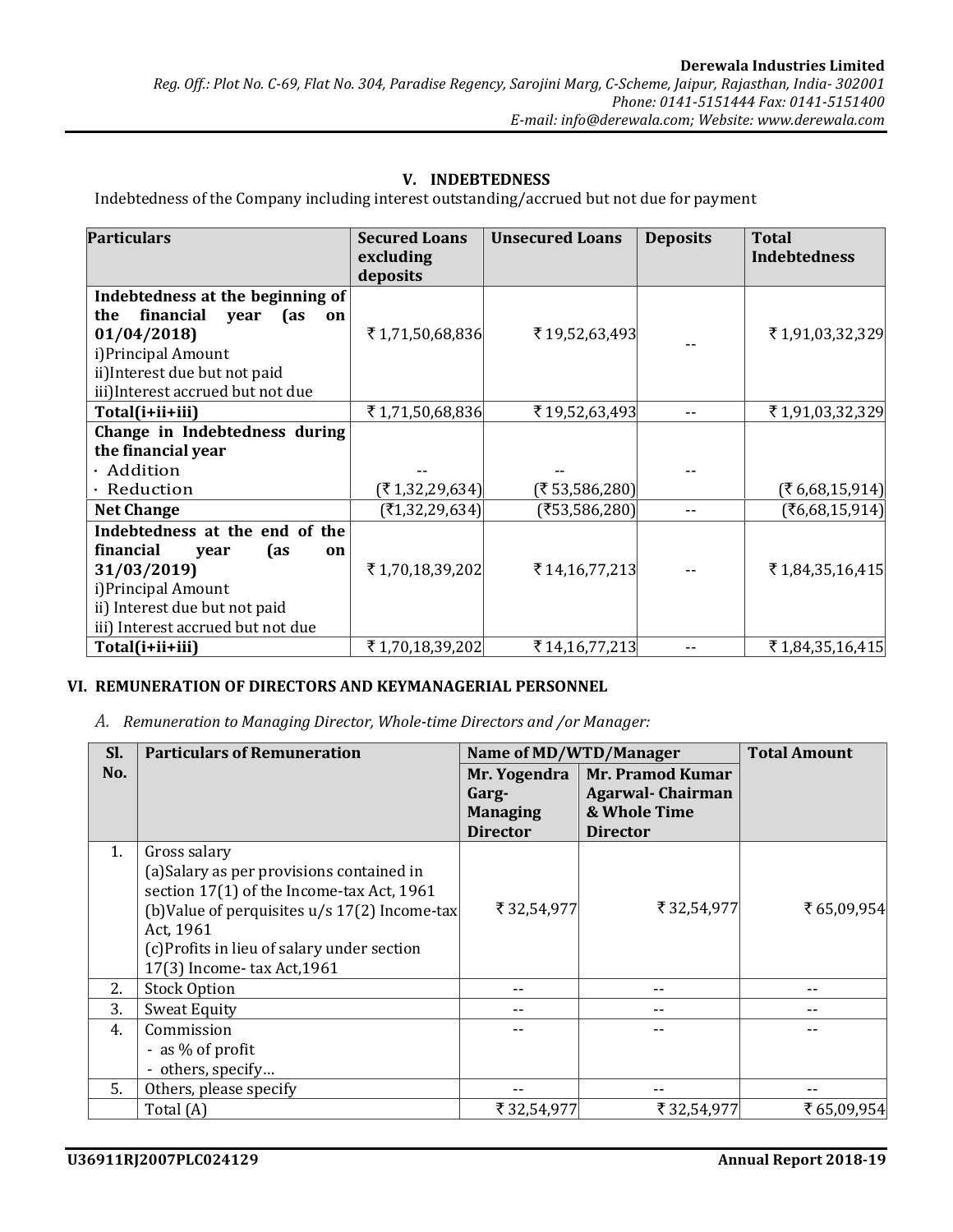#### Derewala Industries Limited Reg. Off.: Plot No. C-69, Flat No. 304, Paradise Regency, Sarojini Marg, C-Scheme, Jaipur, Rajasthan, India- 302001 Phone: 0141-5151444 Fax: 0141-5151400 E-mail: info@derewala.com; Website: www.derewala.com

| Ceiling as per the Act |  |  |
|------------------------|--|--|

#### B. Remuneration to other directors

| Sl. | <b>Particulars of Remuneration</b>   | <b>Name of Directors</b> |    | <b>Total</b> |
|-----|--------------------------------------|--------------------------|----|--------------|
| no. |                                      |                          |    | Amount`      |
|     | 1. Independent Directors             |                          |    |              |
|     | ·Fee for attending board committee   |                          |    |              |
|     | meetings                             |                          |    |              |
|     | <b>Commission</b>                    |                          |    |              |
|     | $\cdot$ Others, please specify       |                          |    |              |
|     | Total $(1)$                          |                          | -- |              |
|     | 2.0ther Non-Executive Directors      |                          |    |              |
|     | •Fee for attending board committee   |                          |    |              |
|     | meetings                             |                          |    |              |
|     | <b>Commission</b>                    |                          |    |              |
|     | $\cdot$ Others, please specify       |                          |    |              |
|     | Total $(2)$                          |                          |    |              |
|     | Total $(B)=(1+2)$                    |                          | -- |              |
|     | <b>Total Managerial Remuneration</b> |                          |    |              |
|     | Overall Ceiling as per the Act       |                          |    |              |

### C. Remuneration to key managerial personnel other than MD/MANAGER/WTD

| Sl. | <b>Particulars of Remuneration</b>   | <b>Name of Key Managerial Personnel</b> |                    |                  | <b>Total</b>  |
|-----|--------------------------------------|-----------------------------------------|--------------------|------------------|---------------|
| no. |                                      | <b>CEO</b>                              | <b>Vikas</b>       | Ravi Gupta       | <b>Amount</b> |
|     |                                      |                                         | <b>Kumawat-CFO</b> | Company          |               |
|     |                                      |                                         |                    | <b>Secretary</b> |               |
| 1.  | Gross salary                         |                                         | ₹ 11,50,815        | ₹4,40,835        | ₹15,91,650    |
|     | (a) Salary as per provisions         |                                         |                    |                  |               |
|     | contained in section 17(1) of the    |                                         |                    |                  |               |
|     | Income-tax Act, 1961                 |                                         |                    |                  |               |
|     | (b) Value of perquisites $u/s 17(2)$ |                                         |                    |                  |               |
|     | Income-tax Act, 1961                 |                                         |                    |                  |               |
|     | (c)Profits in lieu of salary under   |                                         |                    |                  |               |
|     | section 17(3) Income-tax Act, 1961   |                                         |                    |                  |               |
| 2.  | <b>Stock Option</b>                  |                                         |                    | --               |               |
| 3.  | <b>Sweat Equity</b>                  |                                         |                    |                  |               |
| 4.  | Commission                           |                                         |                    |                  |               |
|     | - as % of profit                     |                                         |                    |                  |               |
|     | - others, specifyBonus               |                                         |                    |                  |               |
| 5.  | Others, please specify               |                                         |                    |                  |               |
|     | Total                                |                                         | ₹ 11,50,815        | ₹4,40,835        | ₹15,91,650    |